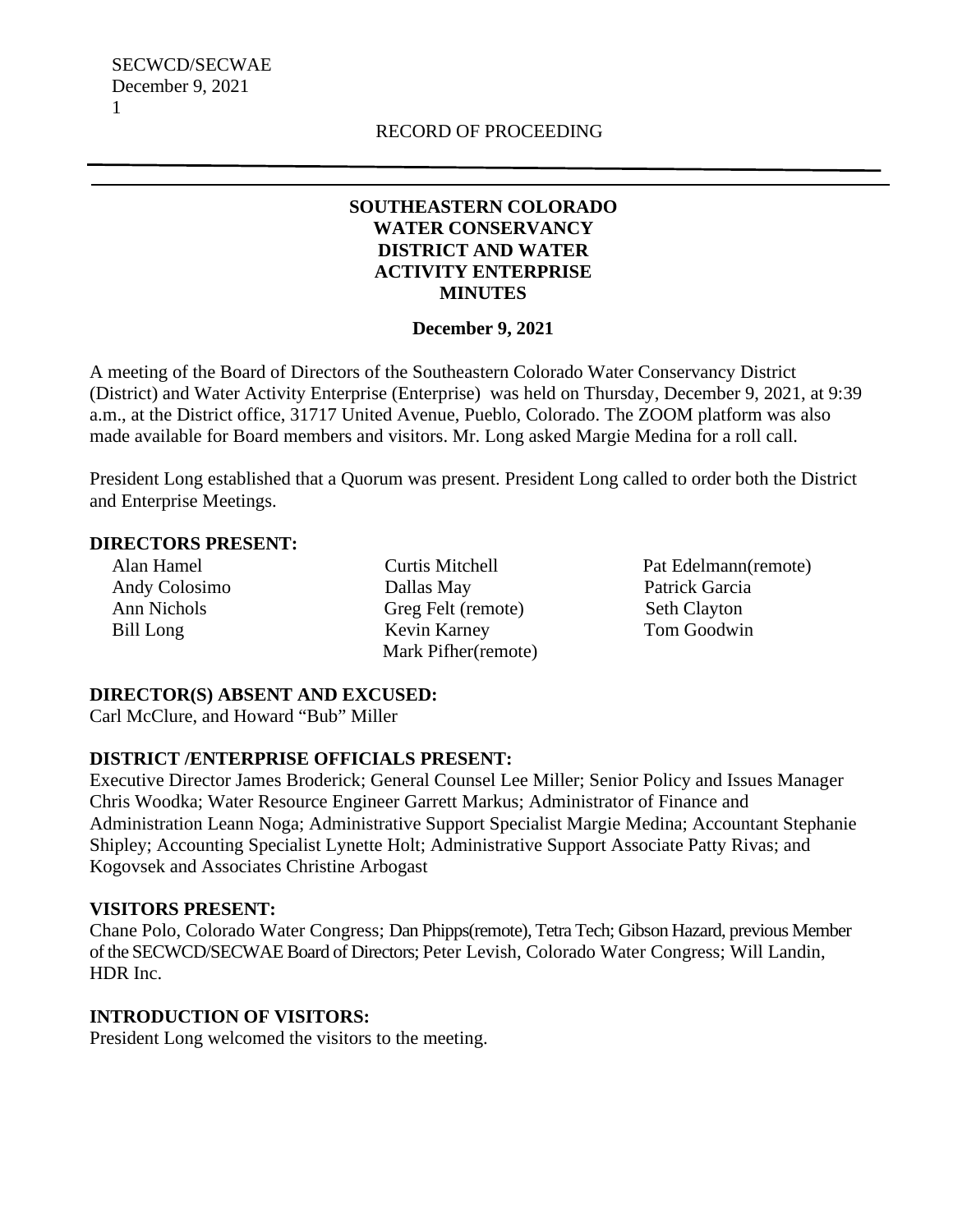# RECORD OF PROCEEDING

# **APPROVAL OF MINUTES:**

President Long said the minutes of the November 18, 2021, Board meeting were posted to the Board website for review and asked if there were any corrections or additions. President Long asked for a motion to approve both the District and Enterprise minutes. Mr. Garcia moved, seconded by Mr. Goodwin to approve the minutes. Motion unanimously carried.

### **TREASURER REPORT:**

None

**PRESENTATION ITEMS:** None

# **ACTION ITEMS:**

STATEMENT OF OPPOSITION THE APPLICATION OF TRIVIEW METROPOLITAN DISTRICT, CASE NO. 21CW3058 (WATER DIVISION 2) (District-only action item)

Mr. Lee Miller presented an action item recommending the District Board that the District Board authorize Special Water Counsel to file a Statement of Opposition to the Application of Triview Metropolitan District in Case No. 21CW3058, Water Division 2.

The Triview Metropolitan District (Triview) filed an application seeking approval of conditional appropriative rights of exchange on the mainstem of the Arkansas River and on Fountain Creek, including the right to exchange water into Pueblo Reservoir for storage and subsequent use within its municipal water system in northern El Paso County.

Water will be exchanged from the Excelsior Ditch and Stonewall Springs Reservoir east of Pueblo, and from the mouth of Fountain Creek. Triview's sources of supply for these exchanges include its changed shares in the Excelsior Irrigating Company and Fountain Mutual Irrigation Company, as well as its Arkansas Valley irrigation Canal (AVIC) water right, which Triview is changing in pending Case No. 21CW3044 (to which the District filed a statement of opposition in October).

Triview is obtaining a long-term (40-year) excess capacity contract from Reclamation to store up to 999 acre-feet in Pueblo Reservoir, including the use of the North Outlet Works, where water can be released to the Southern Delivery System (SDS) pipeline and related infrastructure owned by Colorado Springs Utilities ("CS-U"). Triview is negotiating an agreement with CS-U to provide for CS-U's conveyance, treatment, and delivery of Triview's water supplies stored in Pueblo Reservoir (including the water stored by exchange in this case) through the SDS to Triview's municipal water facilities.

Because Triview's proposed exchange may impact the District's rights in Pueblo Reservoir and related operations, staff and counsel recommend filing a statement of opposition to seek standard terms regarding Triview's use of Pueblo Reservoir, to ensure no injury to the District's rights, and to ensure that Triview's proposed exchanges do not injure the Winter Water Supply Program (WWSP). The District will also want to assure that any proposed decree in this case includes terms and conditions to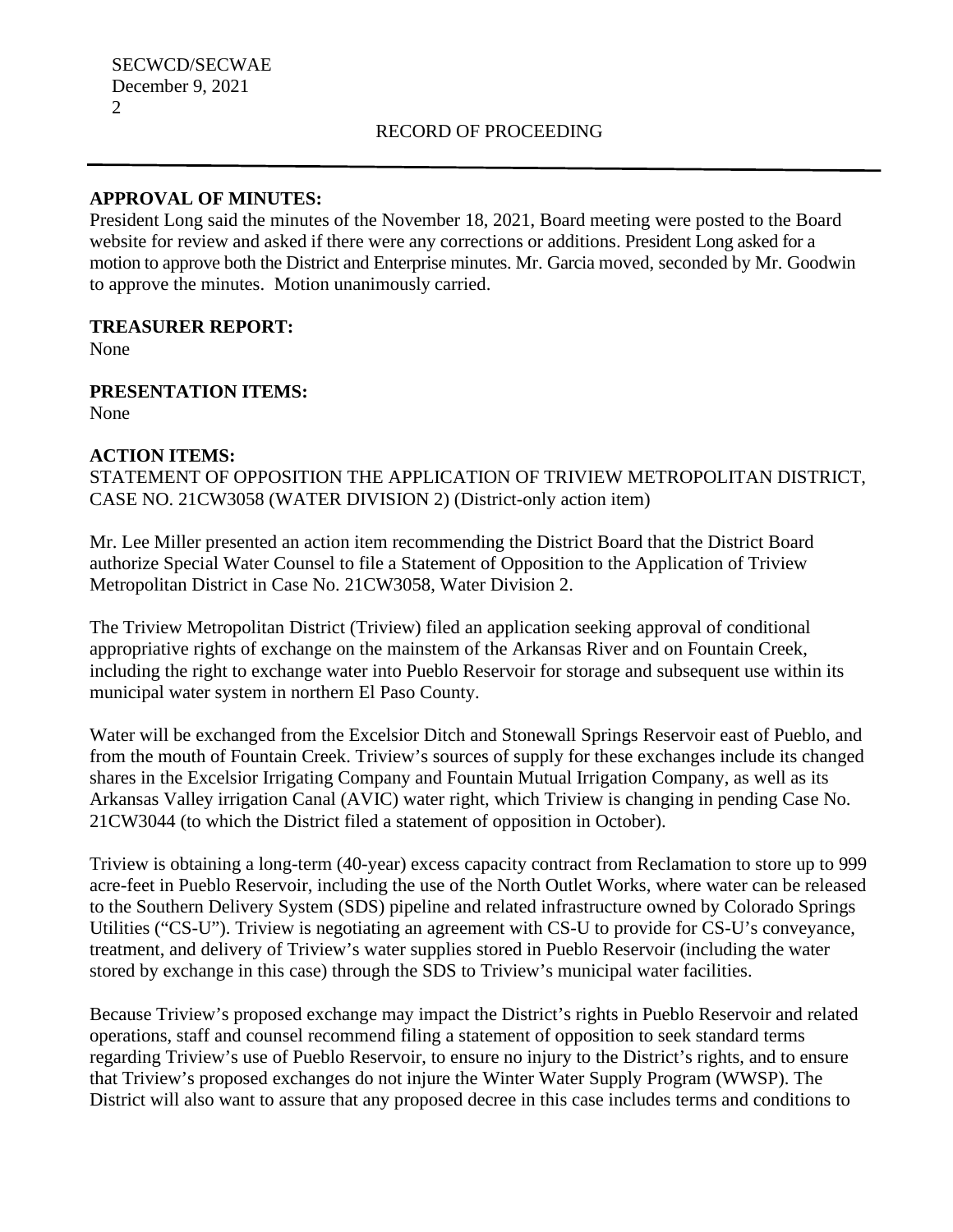# RECORD OF PROCEEDING

protect the Pueblo flow program and releases of stored Project water from Pueblo Reservoir for decreed purposes (including hydropower).

Mr. Hamel moved, seconded by Mr. Clayton that the District Board authorize Special Water Counsel to file a Statement of Opposition to the Application of Triview Metropolitan District in Case No. 21CW3058, Water Division 2. Mr. Felt abstained from the vote. Motion carried.

President Long presented a 10-year service award to Mr. Lee Miller. President Long reviewed Mr. Miller's timeline from his beginnings with the District to his current position. Mr. Long commended Mr. Miller for his outstanding work for the District thus far, and is looking forward to many more years.

2022 WATER SALES AND STORAGE RATE RESOLUTION ADOPTION Leann Noga reported an action item at 9:45 a.m., that recommends the board adopt Resolution and Order No. 2021‐01E for the 2022 Water Sales and Storage Rates as presented at the 2022 Budget Public Hearing on November 18, 2021.

The Board of Directors in conjunction with the budget process, adopts the Water Sales and Storage Rate for the following water year at the December Board meeting.

In December 2020 the Board of Directors approved the 2021 Water Sales and Storage Rate. Staff recommend no increase or decrease to this rate for the 2022 water year.

### 2022 PROPOSED BUDGET AND RESOLUTION ADOPTION

Leann Noga reported the Board received the 2022 Proposed Budget on October 15, 2021. The 2022 Proposed Budget was presented to the Board of Directors and the general public at the November 18, 2021, Public Hearing.

Since the November Public Hearing, there have been no changes to the 2022 Proposed Budget.

Final assessed valuation figures for the 2022 tax collection are anticipated to be received from all counties by December 10, 2021. Staff will then certify the full mill levy by December 15, 2021. This process occurs after approval of the 2022 Budget, staff will adjust the mill levy tax revenues for the Final 2022 Budget Publication.

All other description regarding the 2022 Budget will be included in the 2022 Adopted Budget Publication.

Mr. May moved, seconded by Mr. Hamel that the Board of Directors adopt the 2022 Water Sales and Storage Rates and the 2022 Proposed Budgets as presented in the attached resolutions. Also authorize the Budget Officer to make any necessary adjustments to the stated Mill Levies by December 15, 2021.

- Order No. 2021-01DF: 2022 Budget for District General
- Order No. 2021-02EF: 2022 Water Sales and Storage Rate
- Order No. 2021-03EF: 2022 Budget for Enterprise Operations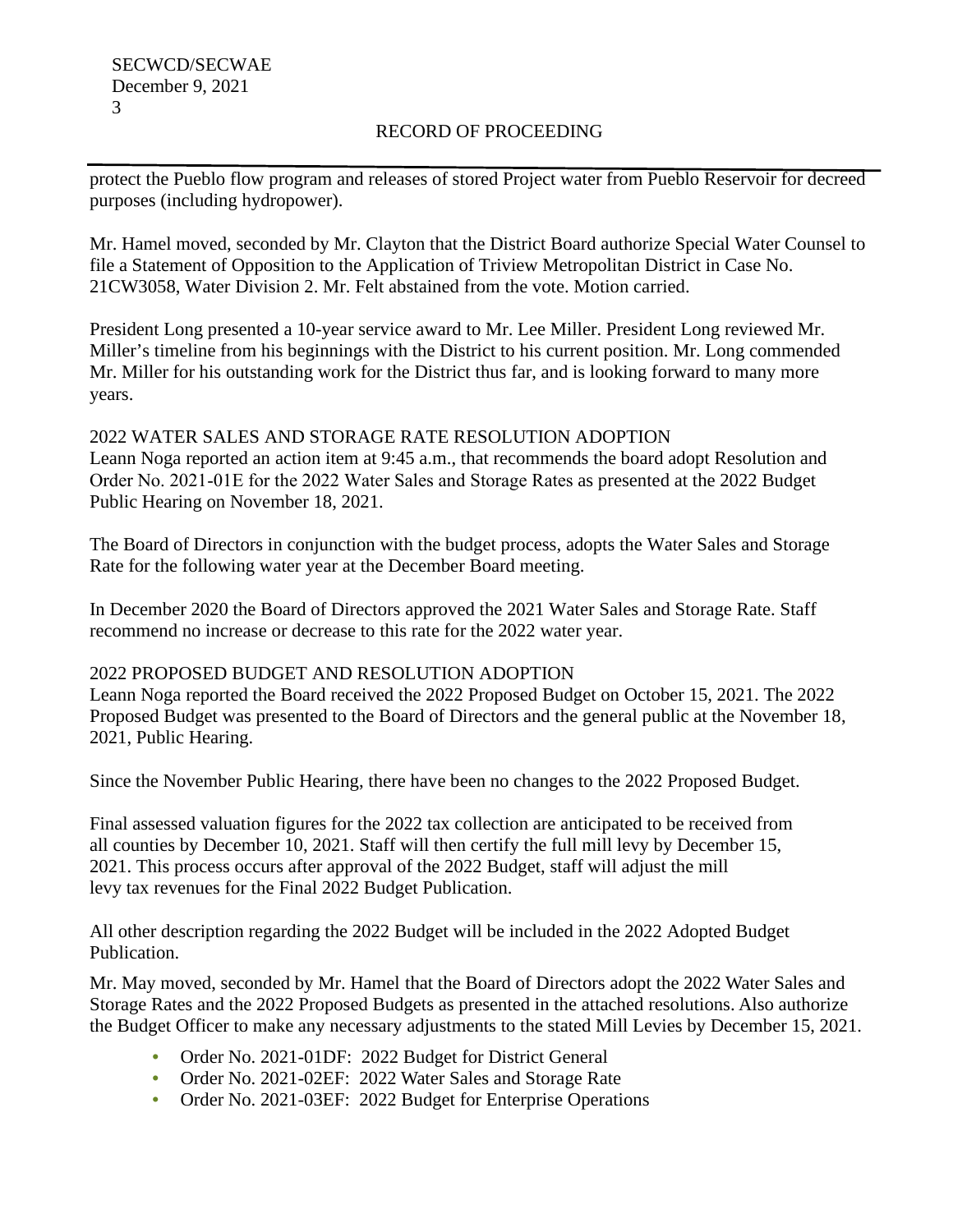# RECORD OF PROCEEDING

- Order No. 2021-04EF: 2022 Budget for Arkansas Valley Conduit
- Order No. 2021-05EF: 2022 Budget for Hydroelectric

The Board members were provided the 2022 Proposed Budget, and copies of resolution 2021-01DF for the District as well as 2021-02EF, 2021-03EF, 2021-04EF, and 2021-05EF for the Enterprise.

# **MONTHLY/QUARTERLY REPORTS:**

None

# **INFORMATIONAL ITEMS:**

The Board was provided written material on the following topics, which were posted to the Board website:

- Water Court Resume
- Colorado River Water Users Association December 14-16
- Colorado Water Congress Conference January 26-28

President Long made mention of an article that was published in *The Colorado Sun* newspaper and posted to the district news for December 7. The article was titled **"A Colorado family tried to save their cattle ranch by betting big on rare birds. It's paying off."** The May Family Ranch has been involved with very much needed changes in the farming industry, realizing how very important it is to protect the environment. "They are doing what needs to be done," President Long emphasized for all the Board to read the article that was posted and wanted to give Mr. Dallas May and family some very well-deserved recognition for making a difference.

Mr. Broderick also commended the May Family Ranch for their fine work. It was thought that the Board would be very enlightened to see the work in person. The question was asked of Mr. May if he would be agreeable to having a Board Meeting at the Ranch in the future. Mr. May welcomed the idea, arrangements between the Board and Mr. May will be discussed.

Mr. Broderick wanted to advise the Board that  $2022$  will mark the  $60<sup>th</sup>$  anniversary of the Fry-Ark. Event information will be forthcoming.

President Long asked if there were any other matters to come before the District /Enterprise Board. Hearing none, the meeting was adjourned at 10:00 a.m.